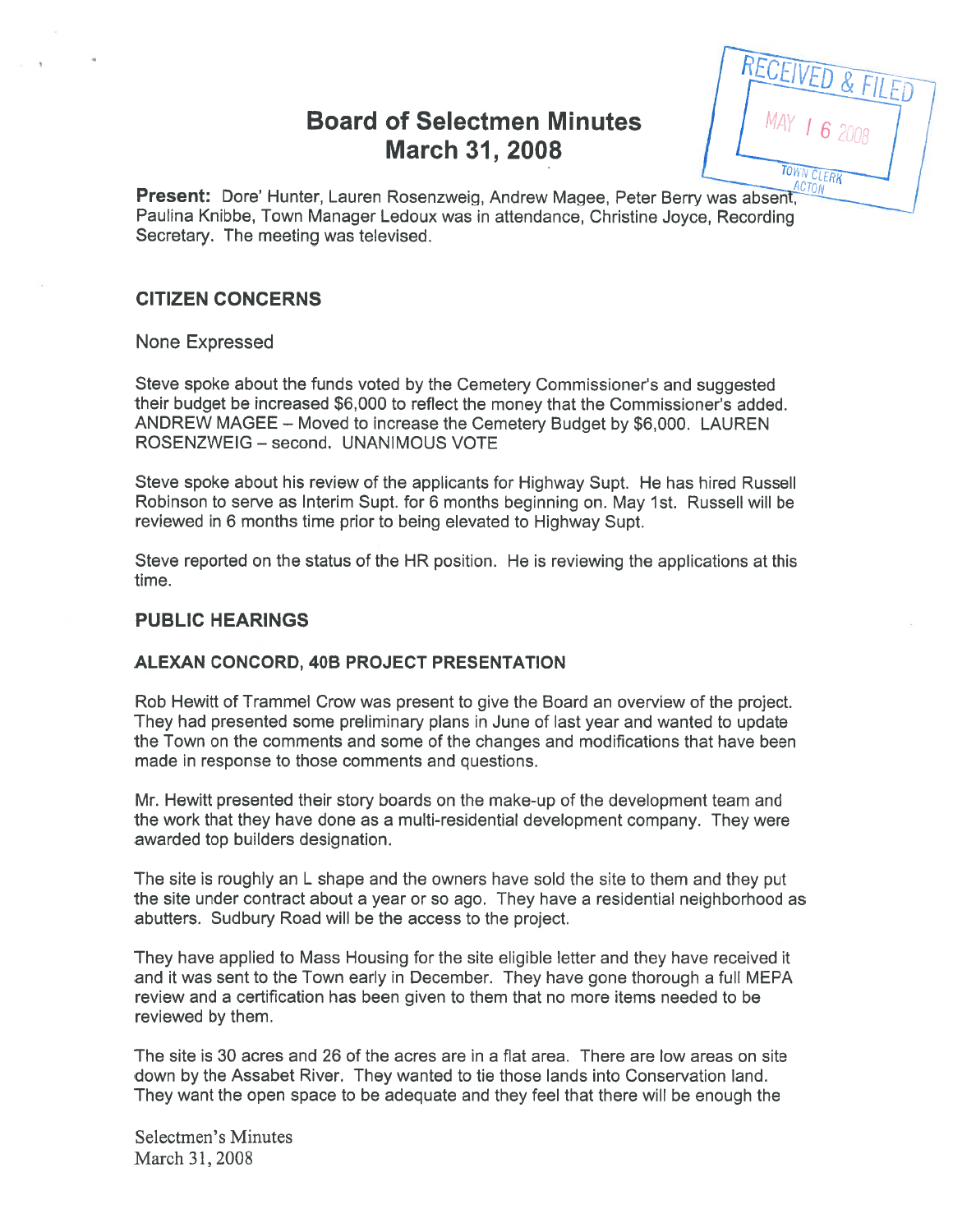way it is presented. They have 350 units in two types of structures. Three story with 28 units per building. Parking is at surface and interior. They will have <sup>a</sup> club house with fitness, pool and community uses. They propose to build them in <sup>a</sup> quad placement with some town homes that will have one, two and three bedrooms. 25% of the units will be affordable. The site plan will have amenities such as tot lot and tennis courts. They have performed studies over time in conjunction with the traffic repor<sup>t</sup> to make sure that single entrance will be safe and will not overload the infrastructure. Concord has been working though the process and Concord is supportive of this and feels that there is <sup>a</sup> need for affordable and market rate units to fill <sup>a</sup> need in the area. There are not many sites in Concord and feel it is <sup>a</sup> good site. Concord will ge<sup>t</sup> affordable units toward their affordable housing requirements.

Mr. Hewitt said they will be improving the current road. They propose to flatten the grades and noted the road sheds water across it as it goes down the hill and they propose that it be crossed into drainage. They will bring safety changes to the project. The cost is \$7,000-\$8,000 to do the roadway work to provide <sup>a</sup> safe and pleasant entrance to the development. He spoke about the warrant analysis that meets the criteria from the State for <sup>a</sup> traffic light to be installed at Powder Mill and Sudbury Road, and will pay their fair share toward the light.

Mr. Hewitt noted that at the Powder Mill Road at High Street lights will be retimed and they will pay for that also.

Mr. Hewitt spoke about where the traffic from the development will go. They have spen<sup>t</sup> <sup>a</sup> grea<sup>t</sup> deal of time reviewing this. He gave an overview of <sup>a</sup> Trip Distribution Map. Mr. Hewitt said that residentials don't tend to have peak hours. He suggested that in the morning there would be 3 cars <sup>a</sup> minute. They are looking at shuttle and car pooling to the railroad station. They will encourage people to find alternatives to ge<sup>t</sup> to the Rail Road lot.

Mr. Hewitt said that the site will not be on Town of Concord Sewer, but will have <sup>a</sup> treatment plant on the property. They are working with DEP to address ground water. Storm water will be handled on site with surface swales.

The have come <sup>a</sup> long way since they came to presen<sup>t</sup> this project to the Board last year. They have meet with Appeals Board and want to ge<sup>t</sup> the development functional for the Town of Acton.

Dore' asked about Fire and Police access. They have been talking to the Town of Concord and that Concord has town owned property in that area as well as access to the Thoreau Club. The emergency access will be discussed further with Concord's Power and Light Dept. that currently has parking and would provide <sup>a</sup> place into the site. The proposed access will be gated and use Opticon to open the gates. This is smaller development than Avalon. Dore' spoke about mutual aid that might be asked for by Concord.

The emergency access was discussed with the area Fire Chief's. Concord feels that there will be <sup>a</sup> handful of times that they would need to ask for help. They will use Opticom on the closed gates, and they will need to make sure they are working on the same system that we currently have in our emergency vehicles.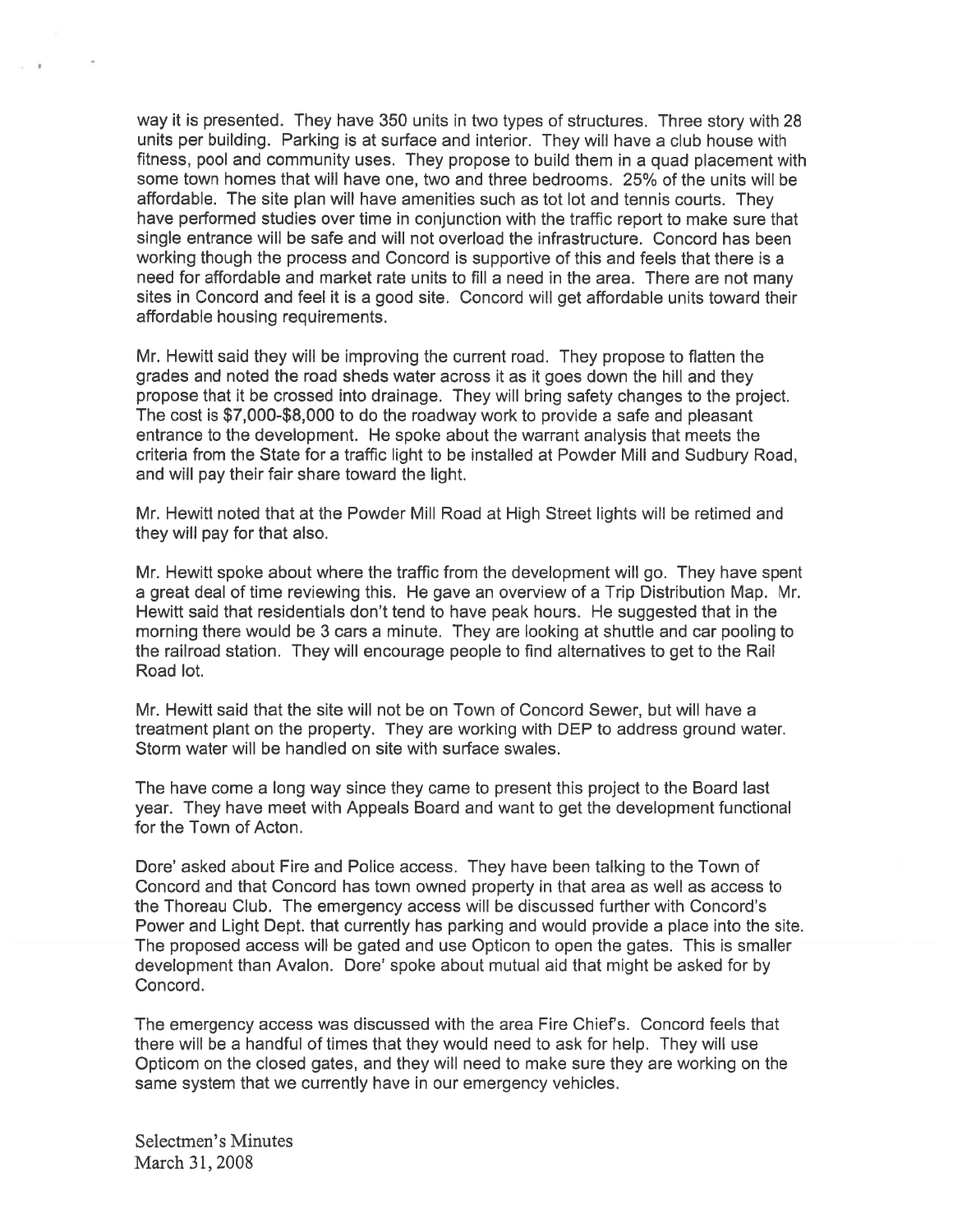Paulina asked why the access is in Acton when it could be on Concord Light and Power property. Mt. Hewitt said that the Forrest Ridge Association owns the private road and would need to gran<sup>t</sup> them the permission to do that. They also have deed restrictions and they are not willing to provide the access. Paulina asked if there was another 40B being proposed in that area and will that also be coming through Acton. To Mr. Hewitt's knowledge some one has applied for Housing approval. It is his understanding that it is the Forrest Ridge Condo owners.

Paulina asked if they would be willing to place <sup>a</sup> deed restriction on the streets in this development from also using the Sudbury Road access. Mr. Hewitt expressed <sup>a</sup> willingness to do this.

If Concord approves their plan Concord will not need to accep<sup>t</sup> any other 40B's until 2010.

Paulina noted the availability of affordable rentals in Acton. Paulina spoke about the traffic speed and removal of sidewalks.

Mr. Hewitt said that there are benefits to Acton and that Acton wanted to share the affordable units. He felt that those discussions were continuing. Mr. Hewitt spoke about the reconstructed roadway and he will need to talk to the Town Engineer and Traffic Consultant. He said they are not removing sidewalks. They are committed to work with the town to pu<sup>t</sup> those sidewalks where they should be. As par<sup>t</sup> of the permitting process they will be addressing this. He has spoken to the business owners on Route 62 and they suppor<sup>t</sup> this development.

Paulina said that sidewalks on High Street need to be addressed and this project will have <sup>a</sup> big impact on High Street. She encouraged them to think more broadly.

Paulina noted that there are intersections already at Level F and it will continue to ge<sup>t</sup> worse.

Mr. Hewitt spoke about the peer review process in Concord, and that it covered everything and offered <sup>a</sup> copy to the Board.

Lauren asked about the Peer Review conducted in Concord. Lauren asked if this review was just for Concord. They offered it to the other towns to review and would look at the whole area not just Acton.

Andy said that Paulina's comments answered most of his questions. Andy said that we would have trouble approving <sup>a</sup> 405 with no housing in Acton. He said that we are being asked to make <sup>a</sup> decision and need to ge<sup>t</sup> to the benefits and is surprised by Concord's letter saying that they need the units to stay at their 10%. If we don't approve this 40B Concord gets zero out of this. Side walks are needed this is <sup>a</sup> large residential area and business area. We need to have <sup>a</sup> sidewalk that does not pu<sup>t</sup> people at risk. 19% of the traffic is up High Street. He urged them to think more broadly to ge<sup>t</sup> us pas<sup>t</sup> the fact that we would be approving <sup>a</sup> 405 with no housing. That is the answer that sticks with the people as well as traffic concerns. Andy spoke about the proposed traffic light and that it is justified now, but it is not on our radar at this time, but will probably change once this project is built. Andy asked if they will meet the code on drainage. Their engineer spoke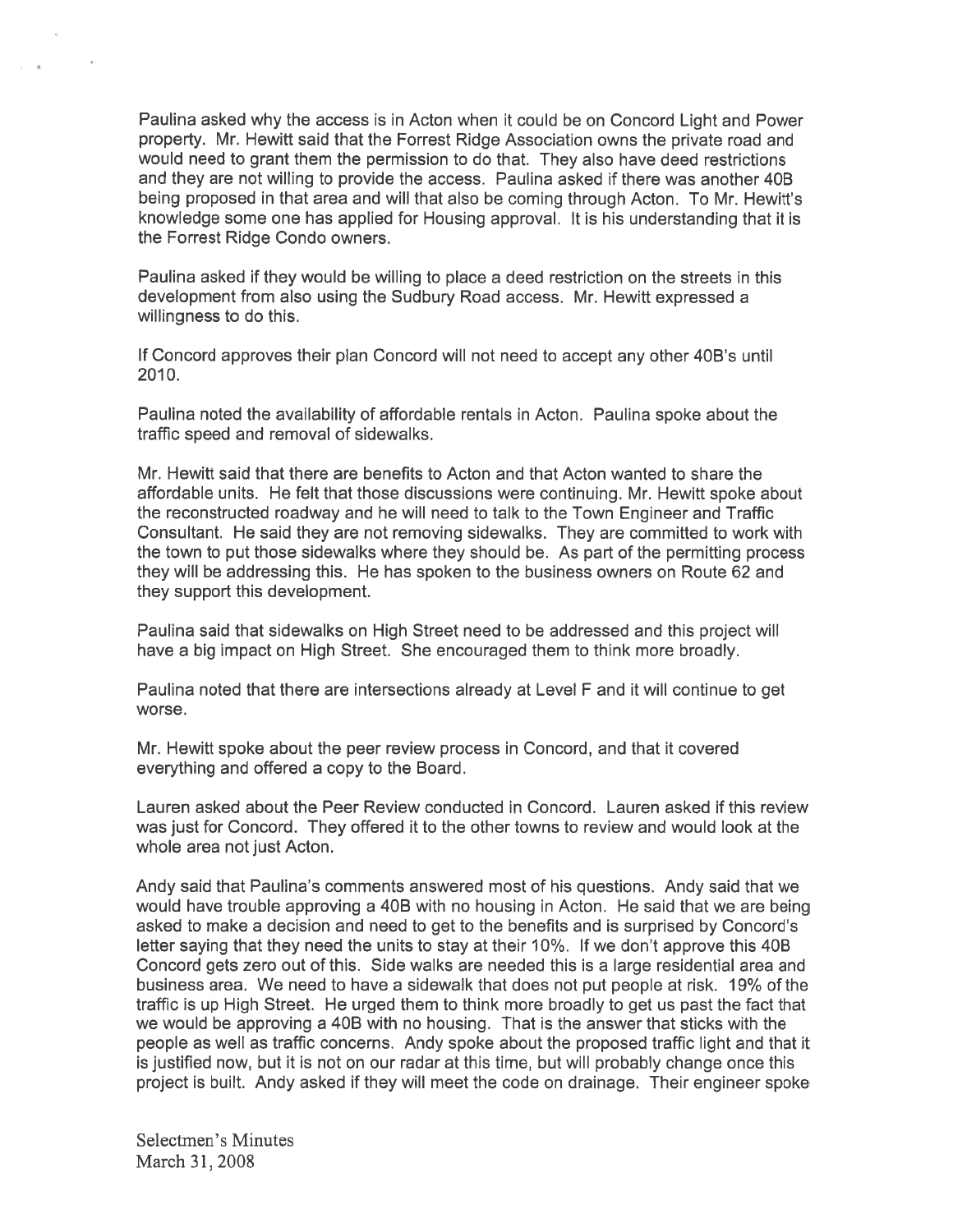about the drainage and they plan on crowning the road; the drainage will lead into the catch basins.

Ian Gillespie is the Concord connection; he is <sup>a</sup> developer in Concord and was looking at the site at the same time as Trammel Crow was. His motivations were to see <sup>a</sup> project properly done in Concord. Concord only has about 400 housing lots left in town. Mr. Gillespie does not think Concord has shut the door on sharing some of the housing with Acton.

Andy noted that Concord will not suppor<sup>t</sup> the 10% to be <sup>g</sup>iven to Acton. Andy feels the 10% is reasonable. Concord will still ge<sup>t</sup> the benefit as well. Andy thinks we can hear what <sup>a</sup> grea<sup>t</sup> project it is but feels we are in an odd position to be voting on <sup>a</sup> 40B with no housing in Acton. Mr. Gillespie was sure that there was still room to negotiate with Concord.

Dore' read the letter from Concord about the Sudbury Road access. Dore' spoke about traffic mitigation to ge<sup>t</sup> to High Street and Parker. Dote' said that we will have to consider keeping heavy traffic of High Street. He noted the tone of the letter received today and does nothing to suppor<sup>t</sup> this project with the Town of Acton. Dore' noted he is somewhat upse<sup>t</sup> with the letter. He said that there needs to be good pedestrian traffic flow in the morning up and down 62. We need to do something on the High Street/Parker Street to handle the increased traffic. He said that his opinion was that Concord offered us nothing. Dore' said that we want traffic mitigation.

Mr. Hewitt noted he has not seen the letter that we received at 4:30 today from Mr. Howes, selectman from Concord. He asked that we look at it and then have <sup>a</sup> facilitated meeting with both parties. Mr. Hewitt said that it is his understanding that it will be discussed in Concord this evening.

Paulina noted she heard that the price of the land is at different densities, and noted that they will go to the highest density. She asked if Concord would consider going smaller.

Mr. Hewitt said that 350 units fit on the site and is acceptable. Paulina asked if there were any room to drop back to the 250 vs. 350 in lieu of the 10%.

Lauren wanted to know about traffic mitigation and pedestrian safety. She felt we needed to give ZBA our comments. Mr. Wagner noted that the date of April  $2^{nd}$  is not a drop dead date. It was noted the ZBA will continue the hearing, giving us more time to make recommendations to them.

Dote' suggested we need all possible and reasonable traffic mitigations and we should make <sup>a</sup> laundry list of what the Board would like to see, so we can prepare for the meeting. We don't have the ability to do that tonight.

Dore' asked the Manager talk to the chair of the ZBA and tell them if they go forward we want traffic mitigation and if they can, we can provide <sup>a</sup> better set of comments to them. Dore' suggested that Steve talk to Chris Whalen to see if there is any thing else we can do to work through this.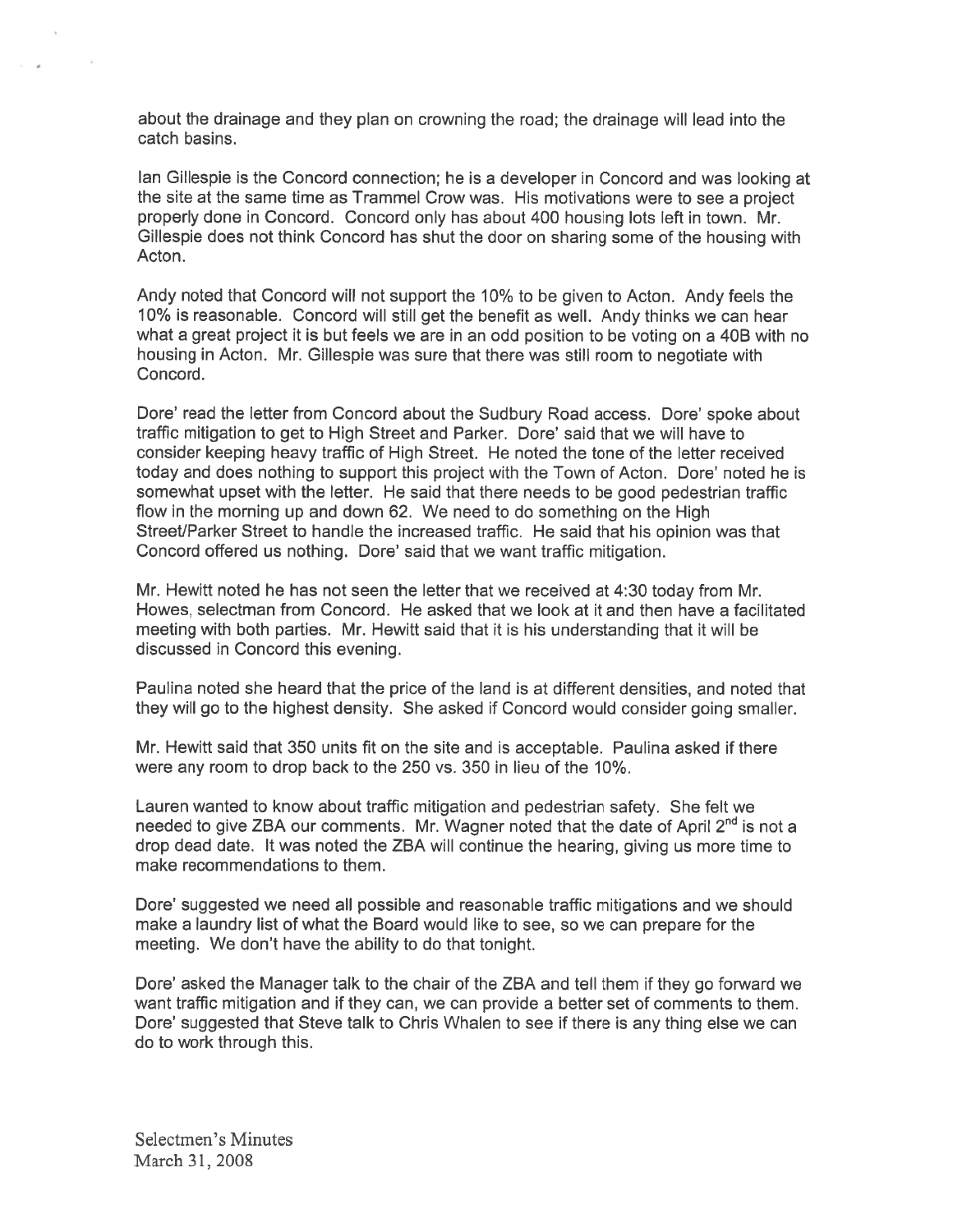The attorney for Trommel Crow asked that perhaps <sup>a</sup> letter that said that we heard you on this and have the manager's meet. She also noted the important traffic problems. She suggested that we have <sup>a</sup> peer review when every thing is presented.

### OPERATIONAL MINUTE

Steve reported on the Municipal Supplement received today and will be available at Election tomorrow.

### SELECTMEN'S BUSINESS

#### TOWN MEETING DISCUSSION, COMMUNITY SERVICES COORDINATOR POSITION

Dote' said we need to make <sup>a</sup> recommendation on this and what will be presented as our recommendation. Dore' thinks we should vote <sup>a</sup> No Recommendation on this and is prepare<sup>d</sup> to make <sup>a</sup> statement of that the group brought this forward and they did <sup>a</sup> goo<sup>d</sup> job in this short amount of time. This would be <sup>a</sup> good time to let the town meeting know about the need now and going forward and expected it to come back at the next Annual Town Meeting.

Lauren complimented them on the good work they did preparing this proposal. She wanted to see what kind of questions would come from Town Meeting members, and if it does not ge<sup>t</sup> approved to refer them to the Town Manager and the new HR Person. If voted at town meeting the money will come from free cash.

Andy said the taxpayers came to us as residents with the need for the Community Services Coordinator Position. He will vote for this on town meeting floor as <sup>a</sup> citizen, but because of the questions he will vote as <sup>a</sup> Selectman to not recommend this Article.

Paulina would like to do something of this sort, and if town meeting should vote to accep<sup>t</sup> it we will find the money if the Town says they want it. She is concerned that <sup>a</sup> message might be sent that if you want <sup>a</sup> new employee, you take it to town meeting.

Dore' said that we need to network this and hopes that no one will be denied services if they are not <sup>a</sup> resident.

LAUREN ROSENZWEIG - Move that we do not recommend funding of this position this year but that we do express at town meeting the need to explore this position in our town. ANDREW MAGEE - second UNANIMOUS VOTE

### EMPLOYEE OF THE YEAR NOMINATION

Steve outlined the nominees for Employees of the year. Steve spoke about Susan Paju of the Library and Daryl Powell in the Assessors office. He recommends both for Employee's of the year. LAUREN ROSENZWEIG — Moved to approve. ANDREW MAGEE — second. UNANIMOUS VOTE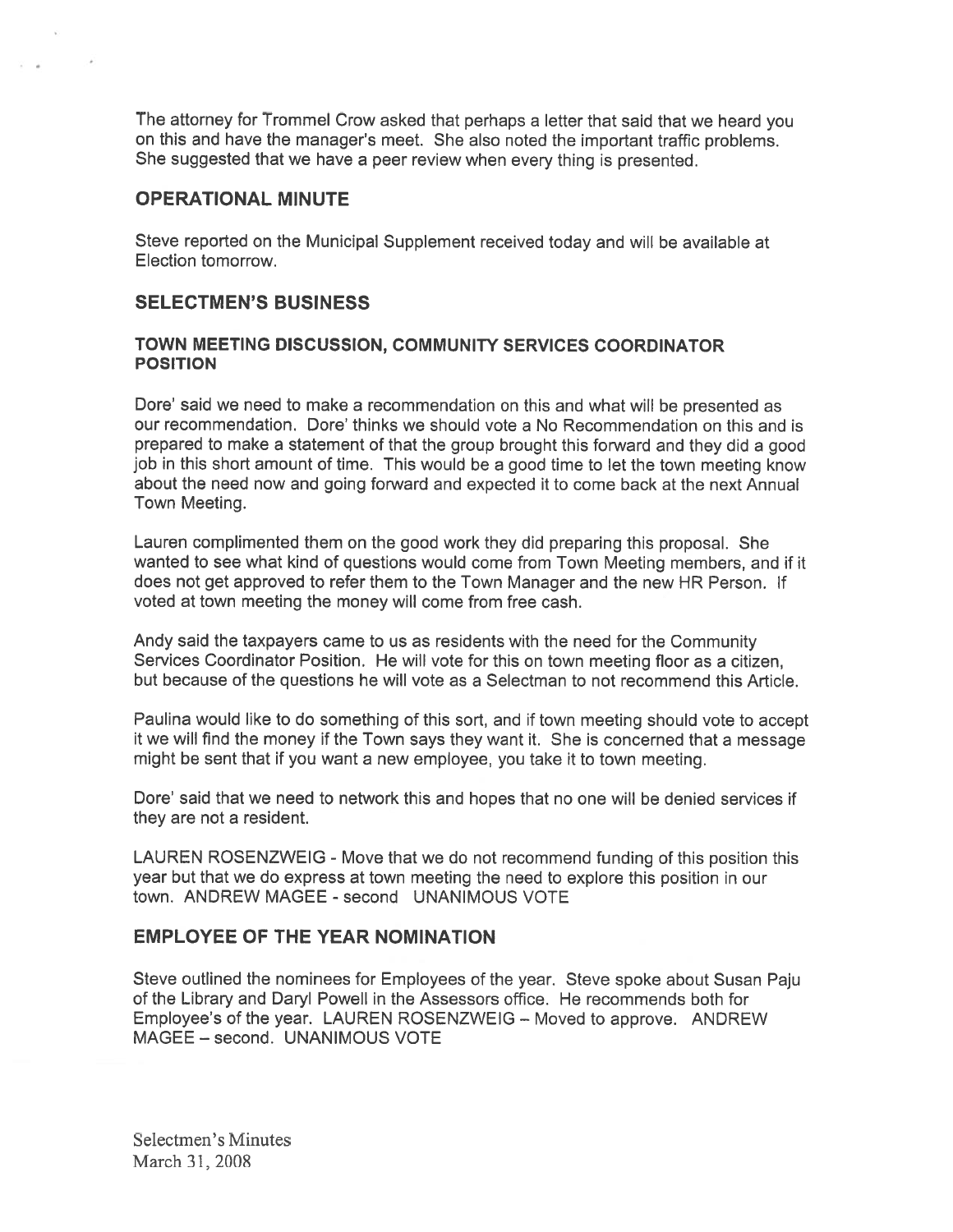# COMMUNITY PRESERVATION COMMITTEE (FILING OF AMICUS BRIEF)

Walter Foster spoke about the need to file the Brief and offered to help prepare it. Dore' said we need to file this and the problem is on the narrow issue they might make <sup>a</sup> ruling that applies to everybody.

Lauren noted she is not up to speed on the Newton Case. There is compromise to be presented by MAPC.

Paulina asked who was filing the Suit. A gentleman from Newton go<sup>t</sup> the requited 10 taxpayers needed to bring the case forward. Newton's project was <sup>a</sup> rehabilitation of <sup>a</sup> park with field refurbishment.

The filing of the Amicus is due April 21<sup>st</sup>.

ANDREW MAGEE - Moved to go forward to file the Amicus Brief as outlined in the memo from Town Counsel. LAUREN ROSENZWEIG - second. UNANIMOUS VOTE.

## OTHER BUSINESS

Lauren spoke about the 2008 Wellness University

Lauren spoke about the TAC SURVEY for the Shuttle and asked that it be pu<sup>t</sup> on the Web to find out what the patterns of traffic are in Acton.

Paulina noted the Sidewalk Committee meeting in April. They will be discussing the main arteries in town, such as Routes 27, 111 and 62,

Paulina also noted the one page Survey that will be at town meeting to determine what activities the residents would like to see at an expanded Senior Center.

Lauren spoke about the Community Visioning Session held last week. It was well attended and useful.

TOWN MANAGER'S REPORT None

CONSENT AGENDA None

### EXECUTIVE SESSION

ANDREW MAGEE — Moved to enter into Executive session to discuss Real estate transaction of sidewalks on Main Street, only to return to Public session to adjourn. ALL

 $(9)$  M M  $\ell$ 

Clerk, Board of Selectmen  $2e$ ol Date